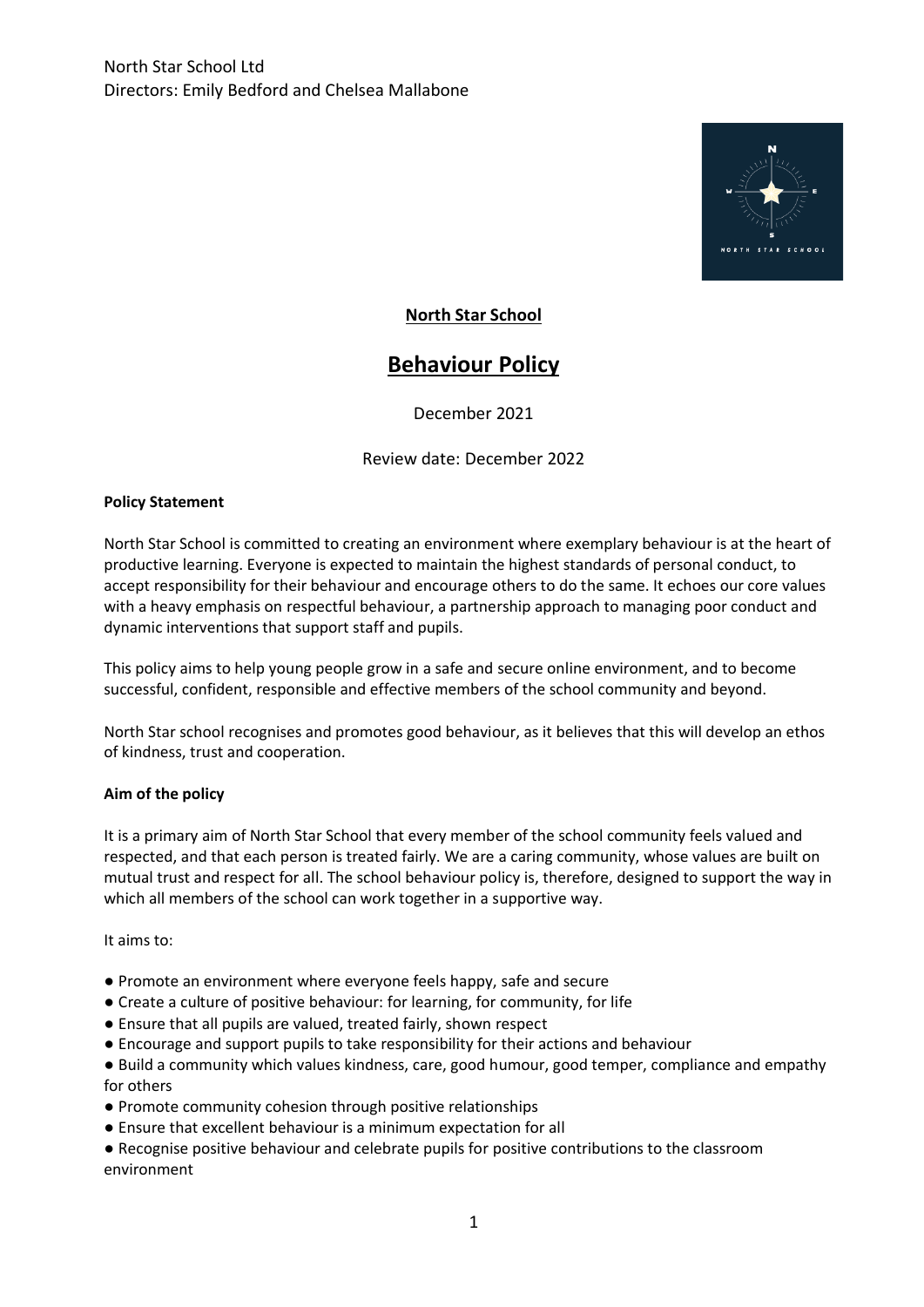

● Ensure that all school community stakeholders have high expectations of behaviour and behaviours for learning and apply this policy in a consistent way

### **Purpose of the policy**

To provide simple, practical procedures for staff and pupils that:

- Promotes good behaviour, rather than merely deter anti-social behaviour
- Recognises and reinforce positive behaviour and behaviours for learning
- Promotes self esteem and self-discipline
- Models appropriate behaviour through positive interventions

#### **Roles in our School Community**

Senior Leaders will stand alongside colleagues to support, guide, model and show a unified consistency to all pupils. Senior Leaders will:

- Have responsibility for implementing the school behaviour policy consistently throughout the school
- Support teachers and staff by implementing the policy by setting the standards of behaviour
- Celebrate staff, leaders and pupils whose effort goes above and beyond expectations
- Keep records of reported incidents of misbehaviour and poor conduct
- Regularly review provision for pupils who fall beyond the range of written policies

● Work and meet with the necessary members of the community to implement early interventions for pupils, where required

- Be visible from time-to-time during live lessons or when required by the school or teacher
- Support teachers in managing pupils with more complex or entrenched challenging behaviours
- Take time to share good practice during professional development opportunities

#### **Teaching Staff**

At North Star School, all staff have high expectations for behaviour and behaviours for learning.

We provide a nurturing learning environment so that all pupils feel safe, valued and respected.

To ensure positive pupil behaviour and behaviours for learning, teachers will:

- Be responsible for ensuring that the rules and expectations of the online classroom are shared often and enforced throughout lesson time
- Ensure that pupils behave in a safe, respectful and responsible manner during lesson time
- Have high expectations of pupils and will strive to ensure that all young people work to the best of their ability

● Be a role model for pupils and treat each young person fairly, with respect and understanding, building positive relationships

● Plan lessons that engage, challenge and meet the needs of all pupils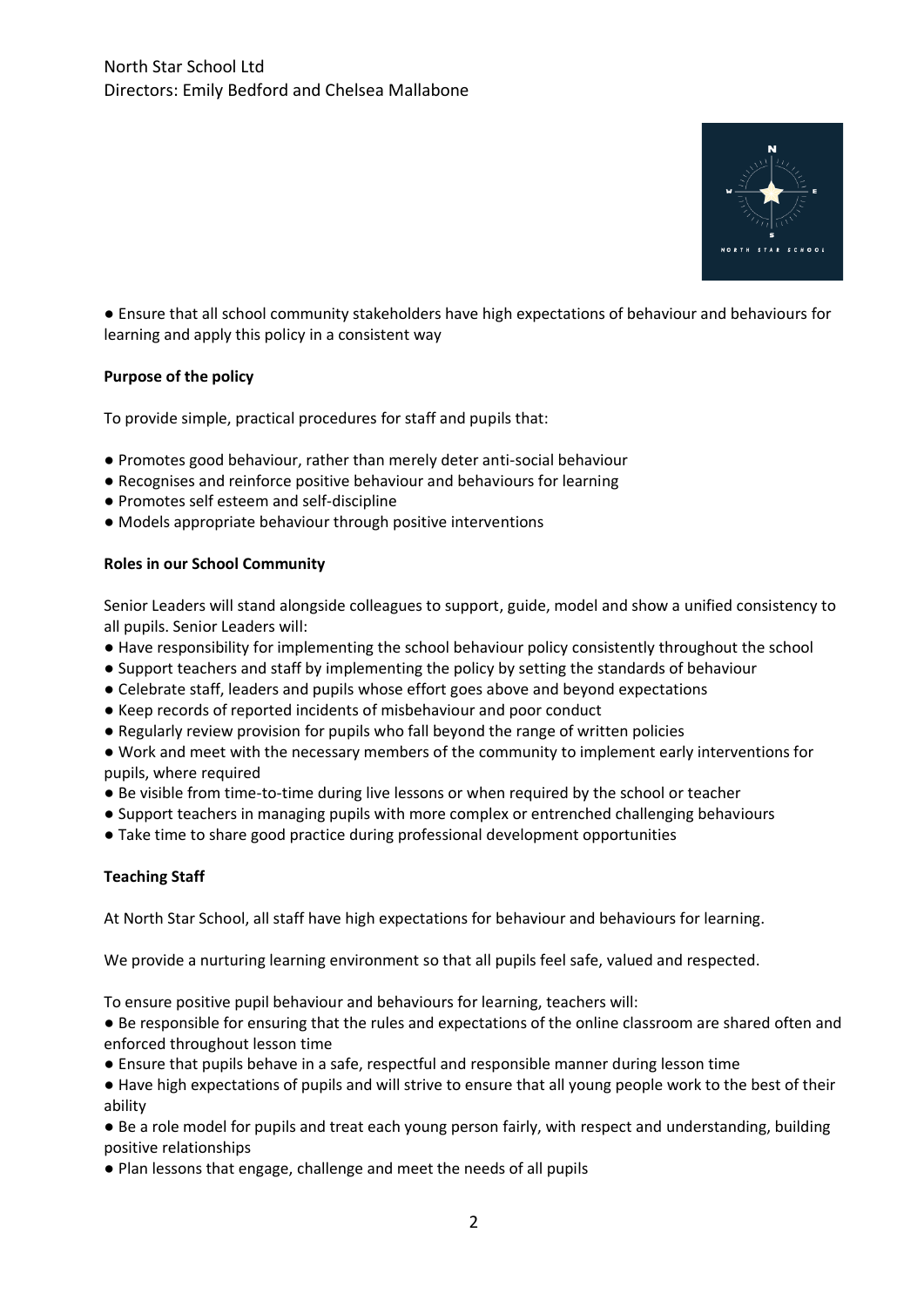

● Use visible positive recognition mechanisms, for example awarding house points, throughout every lesson

- Monitor poor conduct and record discreetly, where necessary
- Report repeated negative behaviours to senior leaders for direct communication with parents
- Consistently implement this policy

#### **Parents and Carers**

The role of parents and carers in the learning of young people should not be underestimated. The support of family members is pivotal to young people achieving success in their learning. At North Star School, having our parents, carers and families as partners in learning aims to ensure consistent messages and expectations are conveyed to the young people in our care. With this, it is the responsibility of parents and carers to:

● Ensure that their child is properly supervised during lessons, if required

- Ensure that their child arrives to each lesson in a timely manner
- Ensure their child is well prepared with a device that is suitable, the have the necessary software and apps required, and the device is charged and is in good working order
- Ensure their child is equipped with the resources necessary for the lesson
- Work with the school to advocate safe and positive behaviours when online.

Any concerns can be raised directly with North Star School via telephone or email

Parents should also exercise good judgement and conduct when their child is in attendance to live lessons:

● Parents/carers will avoid being heard on microphone or being on camera as an active participant of live lessons

● Parents/carers will ensure that any concerns with lessons are addressed after the lesson and, through respect for other pupils and families, will not engage with the teacher during live lessons. Parents/carers who do try to intervene in lessons will be muted, and potentially removed from the session

#### **Pupils**

Pupils are held responsible for their behaviour. Disruptive or abusive behaviour will not be tolerated at any level.

● All pupils must behave in a respectful, considerate and kind manner when they are in classrooms. They must listen to and take direction from their teacher when in class

● Pupils are expected to participate actively in lessons and complete tasks to the best of their ability. Teachers will provide encouragement and we expect pupils to try their very best.

● Independent learning tasks must be completed to a high standard by the agreed due date. If there is a problem or anticipated delay, the pupil should communicate this to the teacher as soon as possible preferably before the agreed due date.